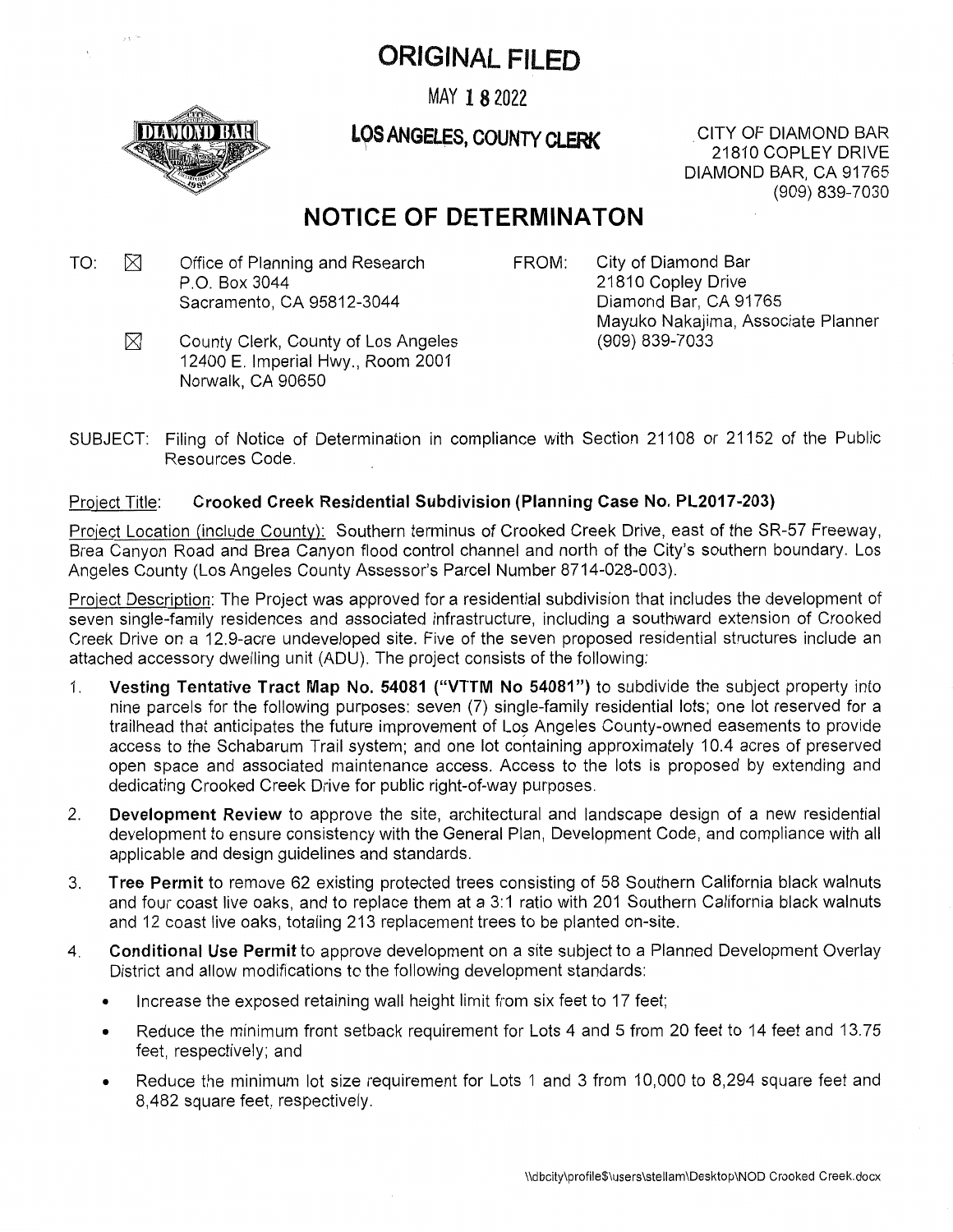This is to advise that the Diamond Bar City Council has approved the above described project on May 17, 2022, and has made the following determinations regarding the above described project:

- 1. The project  $\Box$  will  $\Box$  will not] have a significant effect on the environment.
- 2. An Environmental Impact Report was prepared for this project pursuant to the provisions of CEQA.  $\boxtimes$  A Negative Declaration was prepared for this project pursuant to the provisions of CEQA.
- 3. Mitigated measures  $\mathbb{N}$ were  $\Box$ were not] made a condition of the approval of the project.
- 4. A mitigation reporting or monitoring plan  $[\boxtimes]$ was  $[\Box]$ was not] adopted for this project.
- 5. A Statement of Overriding Considerations [ $\Box$ was  $\Box$  Was not] adopted for this project.
- 6. Findings  $\Box$  were  $\Box$  were not] made pursuant to the provisions of CEQA.

This is to certify that the final Mitigated Negative Declaration with comments and responses and record of project approval is available to the General Public at the City of Diamond Bar, Planning Division, 21810 Copley Drive, Diamond Bar, CA 91765.

**-X** *A* Signature (Public Agency)  $(1)$   $(2)$  Title Associate Planner

Date: May 17, 2022 Date Received for filing and posting at OPR: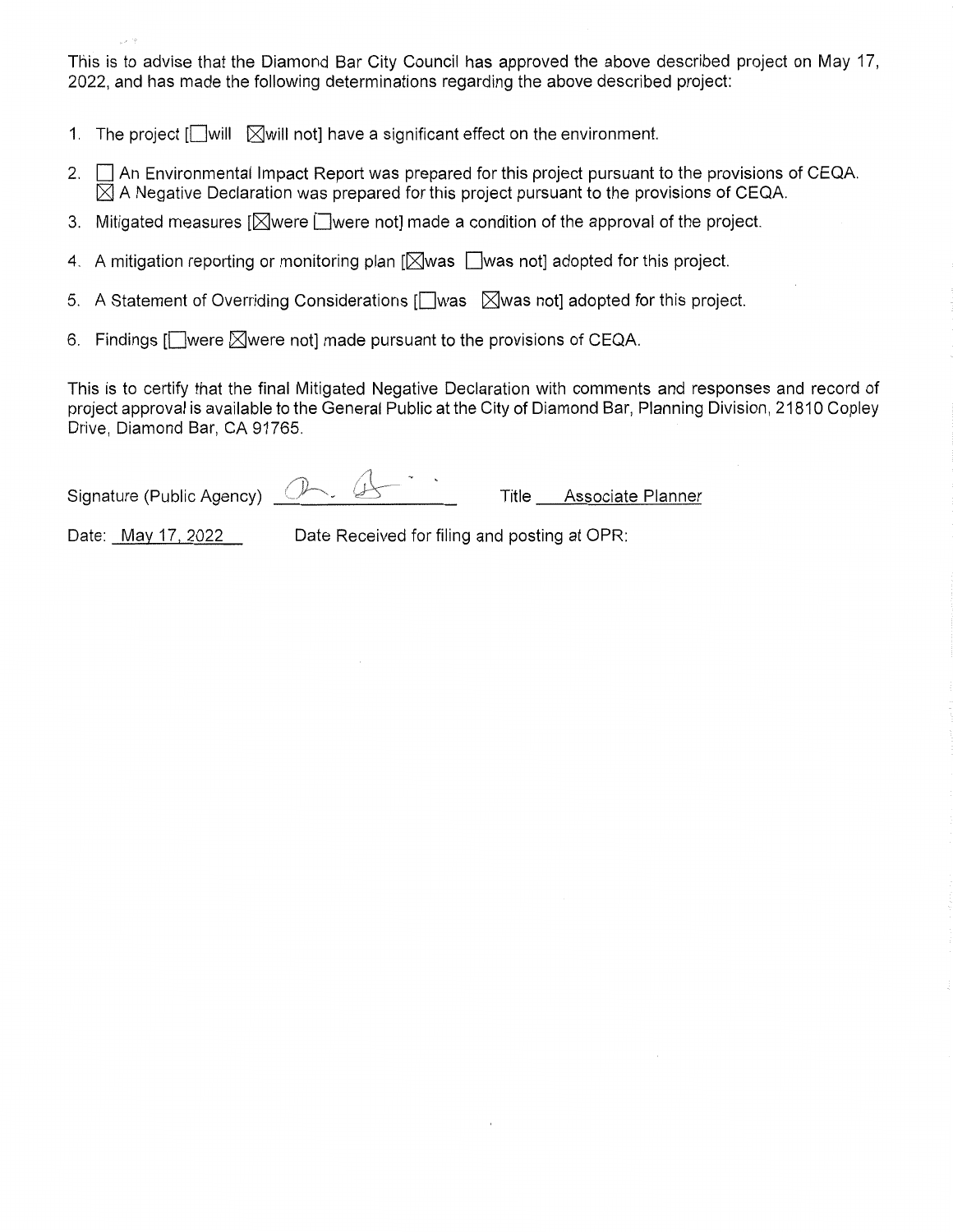#### State of California—Natural Resources Agency CALIFORNIA DEPARTMENT OF FISH AND WILDLIFE

### **<sup>2022</sup> ENVIRONMENTAL FILING FEE CASH RECEIPT** RECEIPT #

202205181240002

STATE CLEARING HOUSE # *(If applicable)*

|                                                                                      |       |                               |        | SEE INSTRUCTIONS ON REVERSE. TYPE OR PRINT CLEARLY |                                                                     |                    |                     |            |                       |                         |          |  |
|--------------------------------------------------------------------------------------|-------|-------------------------------|--------|----------------------------------------------------|---------------------------------------------------------------------|--------------------|---------------------|------------|-----------------------|-------------------------|----------|--|
| <b>LEAD AGENCY</b>                                                                   |       |                               |        |                                                    |                                                                     |                    |                     |            |                       | <b>DATE</b>             |          |  |
| CITY OF DIAMOND BAR                                                                  |       |                               |        |                                                    |                                                                     |                    |                     |            |                       | 05/18/2022              |          |  |
| COUNTY/STATE AGENCY OF FILING                                                        |       |                               |        |                                                    |                                                                     |                    |                     |            | DOCUMENT NUMBER       |                         |          |  |
| <b>LOS ANGELES</b>                                                                   |       |                               |        |                                                    |                                                                     |                    |                     | 2022108130 |                       |                         |          |  |
| <b>PROJECT TITLE</b>                                                                 |       |                               |        |                                                    |                                                                     |                    |                     |            |                       |                         |          |  |
|                                                                                      |       |                               |        |                                                    | CROOKED CREEK RESIDENTIAL SUBDIVISION (PLANNING CASE NO.PL2017-203) |                    |                     |            |                       |                         |          |  |
| <b>PROJECT APPLICANT NAME</b>                                                        |       |                               |        |                                                    |                                                                     |                    |                     |            |                       | PHONE NUMBER            |          |  |
|                                                                                      |       | MAYUKO NAKAJIMA               |        |                                                    |                                                                     |                    |                     |            |                       | (909)839-7030           |          |  |
| PROJECT APPLICANT ADDRESS                                                            |       |                               |        |                                                    |                                                                     |                    | <b>CITY</b>         |            | <b>STATE</b>          | <b>ZIP CODE</b>         |          |  |
| 21810 COPLEY DR.<br><b>PROJECT APPLICANT</b> (Check appropriate box):                |       |                               |        |                                                    |                                                                     | <b>DIAMOND BAR</b> |                     | CA         | 91765                 |                         |          |  |
|                                                                                      |       |                               |        |                                                    |                                                                     |                    |                     |            |                       |                         |          |  |
|                                                                                      |       | ☑ Local Public Agency         |        | □ School District                                  | □ Other Special District                                            |                    | $\Box$ State Agency |            | $\Box$ Private Entity |                         |          |  |
|                                                                                      |       | <b>CHECK APPLICABLE FEES:</b> |        |                                                    |                                                                     |                    |                     |            |                       |                         |          |  |
| O<br>Environmental Impact Report (EIR)                                               |       |                               |        |                                                    |                                                                     |                    |                     |            | \$3,539.25            | S.                      | 0.00     |  |
| ☑<br>Negative Declaration (ND)(MND)                                                  |       |                               |        |                                                    |                                                                     |                    |                     |            | \$2,548.00            | $^{\circ}$ s $^{\circ}$ | 2,548.00 |  |
| Application Fee Water Diversion (State Water Resources Control Board Only)<br>$\Box$ |       |                               |        |                                                    |                                                                     |                    |                     |            | \$850.00              | S.                      | 0.00     |  |
| Projects Subject to Certified Regulatory Programs (CRP)<br>$\Box$                    |       |                               |        |                                                    |                                                                     |                    |                     |            | \$1,203.25            | S.                      | 0.00     |  |
| ☑<br>County Administrative Fee                                                       |       |                               |        |                                                    |                                                                     |                    |                     | \$50.00    | \$.                   | 75.00                   |          |  |
| Project that is exempt from fees<br>ப                                                |       |                               |        |                                                    |                                                                     |                    |                     |            |                       |                         |          |  |
|                                                                                      | П     | Notice of Exemption           |        |                                                    |                                                                     |                    |                     |            |                       |                         |          |  |
|                                                                                      |       |                               |        | CDFW No Effect Determination (Form Attached)       |                                                                     |                    |                     |            |                       |                         |          |  |
| $\Box$                                                                               | Other |                               |        |                                                    |                                                                     |                    |                     |            |                       | \$                      | 0.00     |  |
|                                                                                      |       |                               |        |                                                    |                                                                     |                    |                     |            |                       |                         |          |  |
| <b>PAYMENT METHOD:</b>                                                               |       |                               |        |                                                    |                                                                     |                    |                     |            |                       | \$                      | 2,623.00 |  |
| П                                                                                    | Cash  | $\mathbf{1}$                  | Credit | М<br>Check                                         | Other                                                               |                    |                     |            |                       |                         |          |  |
|                                                                                      |       |                               |        |                                                    |                                                                     |                    |                     |            |                       |                         |          |  |

| <b>SIGNATURE</b> | .<br>.     |
|------------------|------------|
| v<br>↗<br>∽      | <b>ITC</b> |